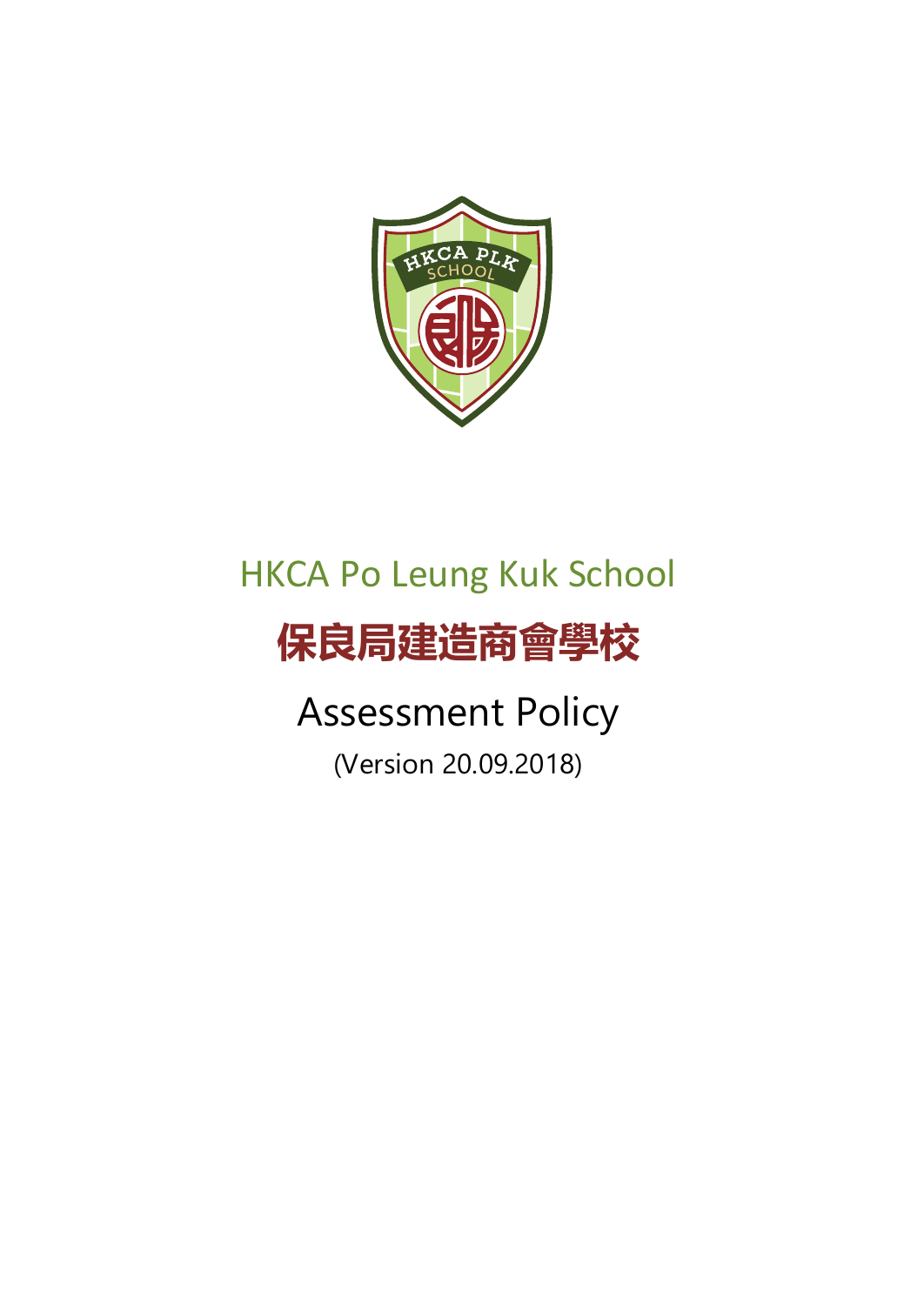

## **Table of Contents**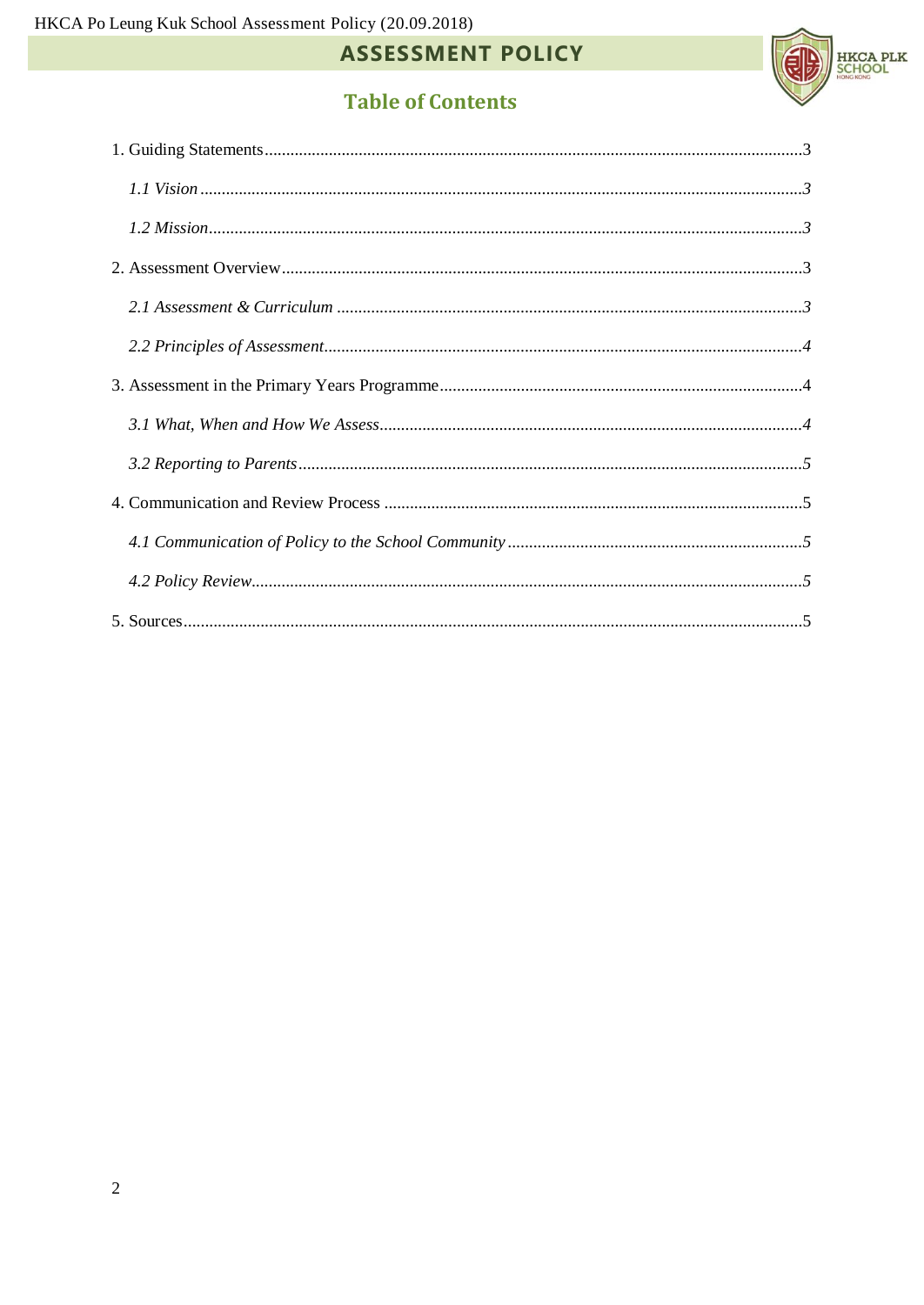### <span id="page-2-0"></span>**1. Guiding Statements**

#### <span id="page-2-1"></span>**1.1 Vision**

Our students will become creative, critical thinkers who are internationally minded lifelong learners

#### <span id="page-2-2"></span>**1.2 Mission**

We will:

- Provide a transdisciplinary, challenging learning environment in a happy, safe and caring school
- Develop our students' confidence and desire to inquire, in order to expand their knowledge, skills and understanding
- Nurture individual interests, strengths and abilities
- Foster an inclusive language atmosphere where English, Chinese and other mother-tongue languages are valued and respected

### <span id="page-2-3"></span>**2. Assessment Overview**

We believe that assessment is a crucial part of the learning process aimed at determining the students' levels of understanding, not only to award a level of achievement, but also to identify the learning needs of students and provide feedback on progress. It supports, encourages and celebrates student learning. For the purposes of this policy, **assessment** is a term used to cover all the various methods by which student achievement can be evaluated.

#### *Internal assessments include:*

- pre-assessments: aimed at identifying prior student knowledge
- formative assessments: aimed at identifying the learning needs of students and forming part of the on-going learning process itself throughout each unit of work
- summative assessments: aimed at determining a student's achievement level, generally at the end of a unit of inquiry

#### *External assessments may include:*

International Schools' Assessment (ISA) for Grade 3, 4  $\&$  5 students, that provides the school community with an international benchmark against which student achievement can be compared. This is usually conducted online once per school year.

#### <span id="page-2-4"></span>**2.1 Assessment & Curriculum**

The IB's composite curriculum model<sup>1</sup> represented in the diagram below shows that assessment is one of three curriculum components.



In this composite curriculum model, each component has equal value. The figure above illustrates that developing, implementing and monitoring the school's written, assessed and taught curriculum is an integrated process.

**HKCA PLK** SCHOOL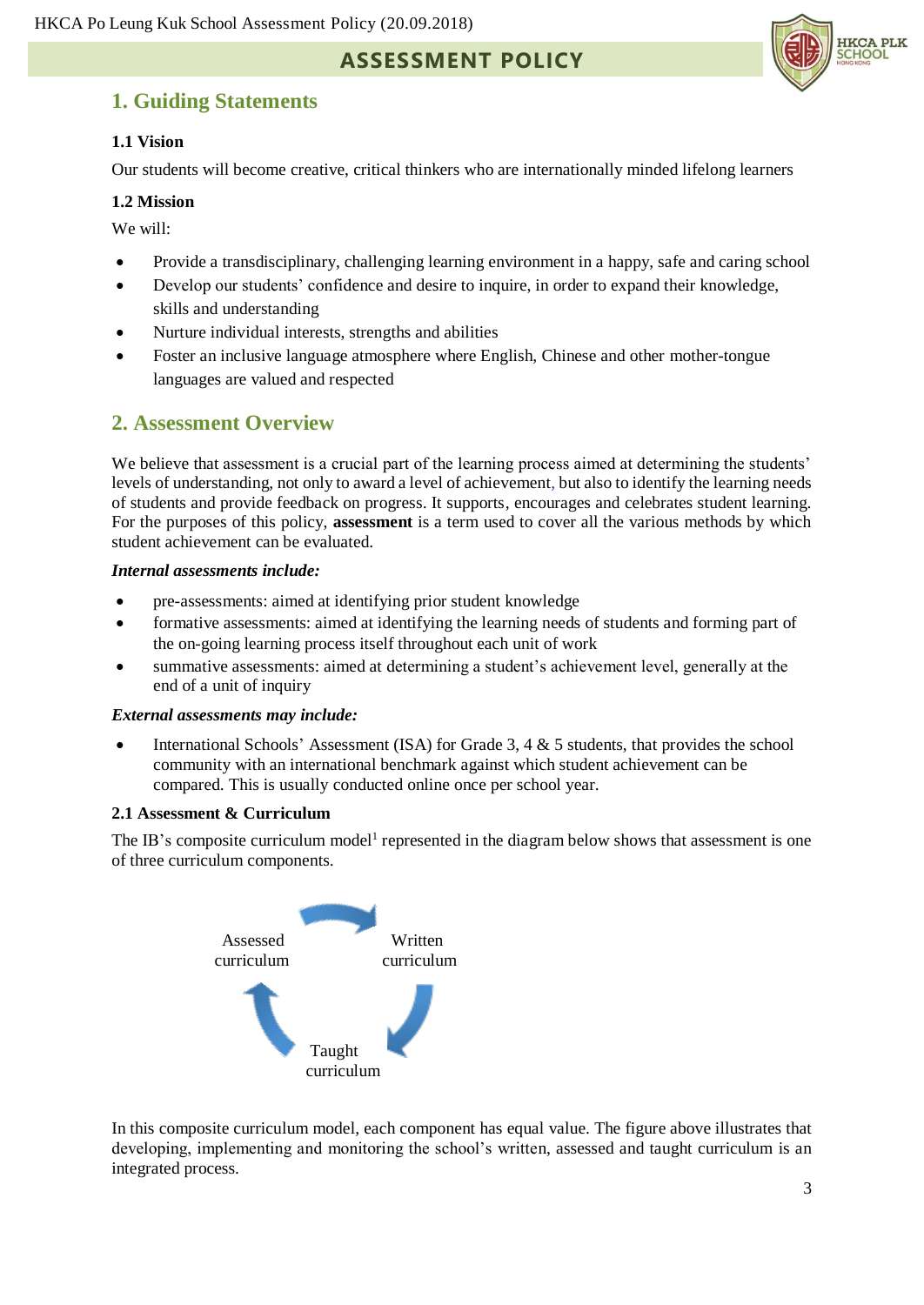**HKCA PLK** SCHOOL

#### <span id="page-3-0"></span>**2.2 Principles of Assessment**

The primary purpose of assessment is to support and encourage effective teaching and learning in the classroom. There are differences in the assessment processes within the programme in order to meet the needs of students at particular ages and stages of development. However, to ensure continuity and cohesion, a set of principles of assessment that are common have been developed.

At HKCA Po Leung Kuk School, assessment and reporting will be guided by the following principles:

- 1. Assessment, evaluation and communication of student growth are based on the curriculum and are guided by the school's Vision and Mission.
- 2. Assessment is integral to planning, teaching and learning.
- 3. Assessment systems and practices are made clear to students and parents.
- 4. Methods of assessment and evaluation of student growth are developmentally appropriate and differentiated according to student needs.
- 5. Sufficient class time is given to support key assignments.
- 6. Understanding of key knowledge, concepts, skills, attitudes, action and Learner Profile attributes are embedded in assessments.
- 7. Current knowledge and experience are assessed before embarking on new learning.
- 8. There is a balance between formative and summative assessment.
- 9. Criteria for successful assessment tasks are given in advance.
- 10. Students are provided with timely and constructive feedback as a basis for future learning.
- 11. Teachers plan opportunities for peer and self-assessment.
- 12. Teachers plan opportunities for students to reflect on their own learning.
- 13. Assessment data is recorded and analysed to evaluate the effectiveness of the curriculum.
- 14. Reporting to parents is meaningful and varies according to audience and purpose.

## <span id="page-3-1"></span>**3. Assessment in the Primary Years Programme**

#### <span id="page-3-2"></span>**3.1 What, When and How We Assess**

The assessment strategies and tools proposed by the IB: rubrics; exemplars; anecdotal records; checklists; continuums; and portfolios of student work, are designed to accommodate multiple intelligences and ways of knowing. Teachers observe, document and reflect in order to move student progress toward individual learning goals. Where possible, they provide an effective means of recording student responses and performances in real life situations that present real problems to solve. These authentic assessment strategies may be used in conjunction with other forms of assessment, which includes standardized tests for older students, in order to assess student performance, basic skill levels and the efficacy of the programme.

At the start of new learning engagements, prior knowledge is established by means of preassessments. Formative assessments are on-going and provide information about the teaching and learning that are occurring. Students in each grade level have six units of inquiry. Each of these includes a summative assessment that is collaboratively planned by all teachers at each grade level.

Where appropriate, mathematics and language are assessed within the units of inquiry. Where this is not the case, they are assessed as stand-alone subjects.

In Grade 5, the final year of the PYP, students participate in a culminating inquiry, the PYP Exhibition. It is both a transdisciplinary inquiry conducted in a spirit of personal and shared